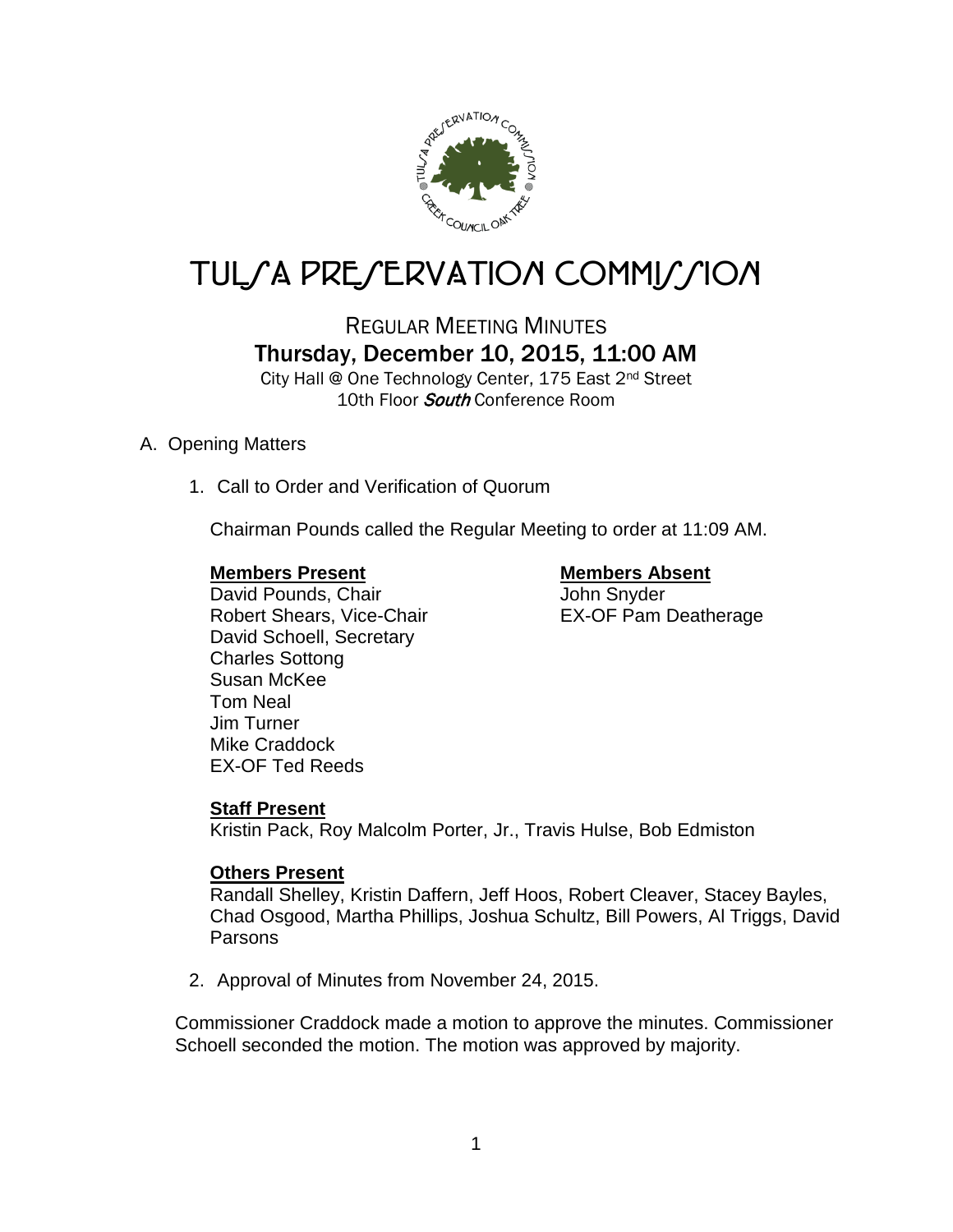#### **Vote: Meeting Minutes November 24, 2015.**

- 
- 
- 3. Craddock Turner
- 4. McKee
- 5. Sottong
	- 3. Disclosure of Conflicts of Interest Commissioner Neal stated he knows the COA-15-61 applicant, David Parsons, and was asked to consult on the project; however, he referred the applicant to the Preservation staff.
- B. Actionable Items
	- 1. **COA-15-55 / 1603 S. Newport Ave.** (N. Maple Ridge) Applicant: Randall Shelley for Orpha Harnish

 *COA Subcommittee Review Date: November 17, 2015* Request:

1. Construct sunroom according to plans submitted

Staff presented the application to the Commission, and the applicant's representative, Randall Shelley, was present. Commissioner Neal presented the COA Subcommittee report. Mr. Shelley provided the Commission an alternative drawing and stated the applicant will need a variance and that the drawing proposes an offset of the original design. Commissioner Reeds asked Mr. Shelley if he plans to extend the existing roof ridge and if the house has asbestos shingles. Mr. Shelley replied yes and added he plans to match the siding original to the house.

Commissioner Neal made a motion to approve the application with the conditions the sunroom addition is to be constructed full width as submitted or, based on variance requirements, constructed partial width as submitted. Commissioner Craddock seconded the motion. The motion was approved unanimously. Guidelines cited: B.1.1, B.1.2, B.1.3, B.1.4, B.3.1, B.3.2, B.3.3, B.4.1, B.4.2, E.1.1, E.1.2, E.1.3, E.1.4.

1. Pounds Shears Shears Snyder 2. Schoell Neal

**In Favor Opposed Abstaining Not Present**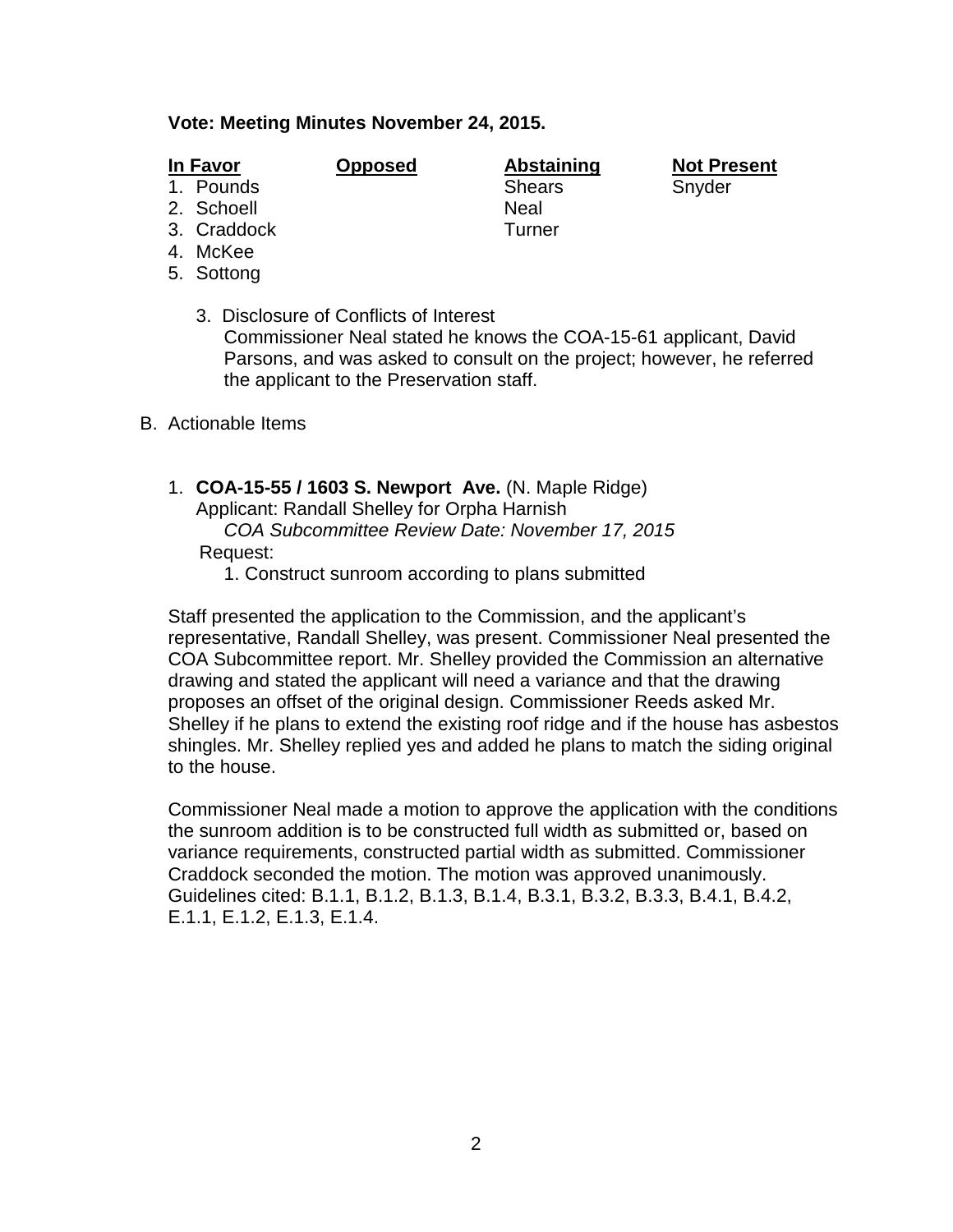#### **Vote:** 1603 S. Newport Ave. **(N. Maple Ridge)**

**In Favor Opposed Abstaining Not Present**

- 1. Pounds Snyder Snyder Snyder
- 2. Shears
- 3. Schoell
- 4. Craddock
- 5. McKee
- 6. Neal
- 7. Sottong
- 8. Turner
- 2. **1414 S. Galveston Ave. – McBirney Mansion Easement** Applicant: Chad Osgood for Wendy and Gentner Drummond *COA Subcommittee Review Date: December 3, 2015*

Requests:

- 1. Combine two existing ponds and basin into a single new pond according to site plan submitted
- 2. Construct new retaining wall using native stone according to site plan submitted

Staff presented the application to the Commission, and the applicant's representative, Chad Osgood, was present. Staff stated the Oklahoma Historical Society (OHS) has reviewed the three proposals including the flag pole, portecochère addition, and ponds. The Oklahoma Historical Society has approved the flag pole and porte-cochère addition, but OHS asked for more documentation for the proposal of the ponds and will rely on the Preservation Commission for its decision. The Oklahoma Historical Society has decided to disengage from future reviews, rely on the Preservation Commission for review of McBirney Mansion proposals, and confer with the Oklahoma State Historic Preservation Office (SHPO) for technical assistance. In the future, determination of compliance with the easement and feasibility of projects will become the Preservation Commission's responsibility.

Mr. Osgood described the proposals for the ponds to the Preservation Commission. Commissioner Pounds asked Mr. Osgood if he had looked at the sightline from Riverside Drive. Mr. Osgood replied the retaining wall will be visible, but from Riverside Drive, one could not see the lower pond since there is a 4-5 feet elevation change between the road and pond. Commissioner Neal presented the COA Subcommittee report. Commissioners Neal and Shears asked for Mr. Osgood to provide more information including an elevation of the retaining wall. Commissioner Turner asked Mr. Osgood if the stone will match the existing stone. Mr. Osgood replied there is enough available native stone for the project, and the native stone will taper and hide the retaining wall. Commissioner Pounds asked the Commission if they are comfortable approving the concept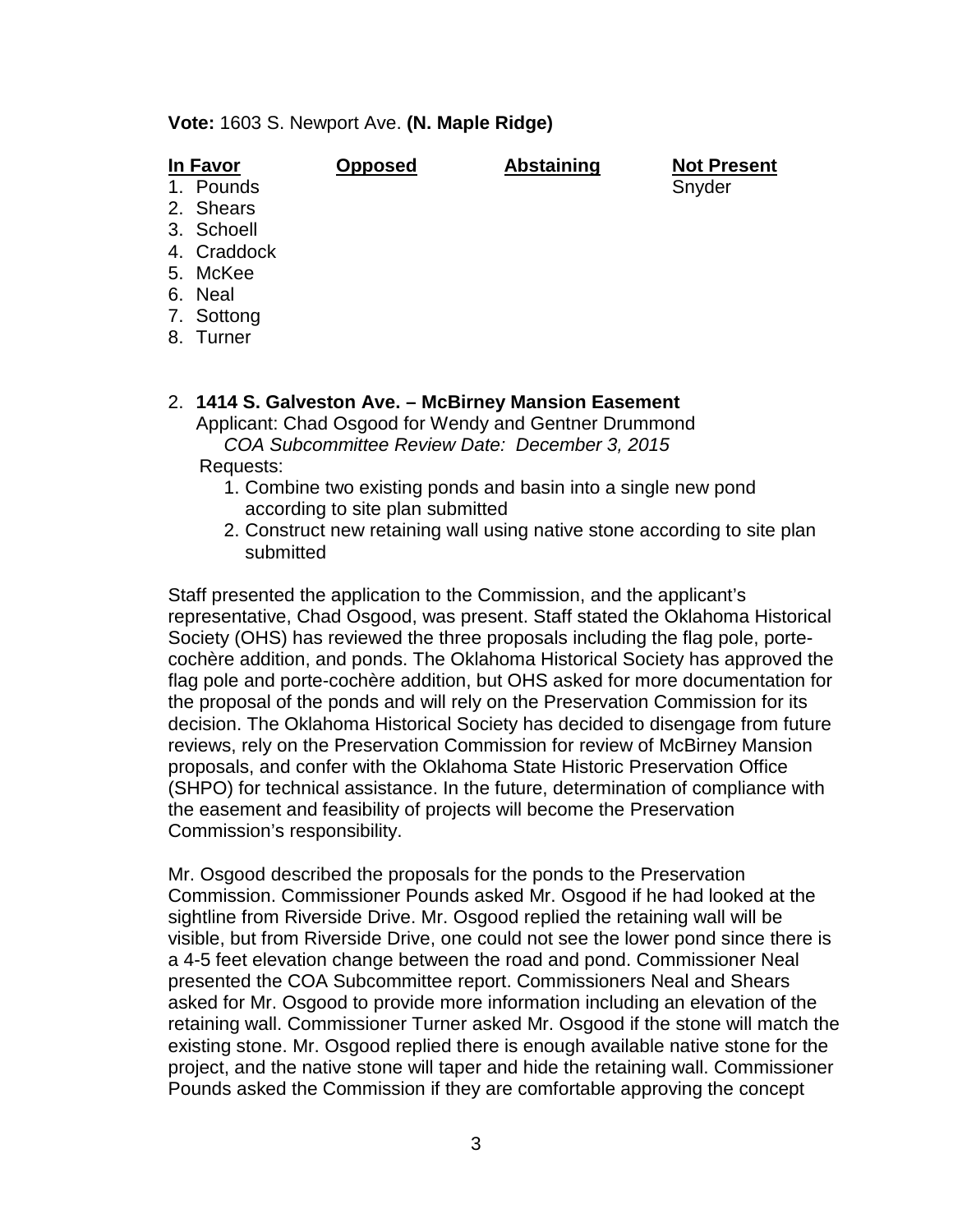and voting on the final drawings when Mr. Osgood submits them. Commissioner Turner stated the applicant needs to provide either a rendering or a photograph, and Commissioner Shears stated a detail showing the distance between the larger and smaller pond would be needed.

Commissioner Neal made a motion to approve the conceptual design with conditions for the applicant to submit a final design for approval, including an architectural rendering and elevations, to the Preservation Commission. Commissioner Turner seconded the motion. The motion was approved unanimously. Reference cited: *Deed of Scenic, Open Space, and Architectural Façade Easement*

### **Vote: McBirney Mansion Easement**

| In Favor |             | <b>Opposed</b> | <b>Abstaining</b> | <b>Not Present</b> |
|----------|-------------|----------------|-------------------|--------------------|
|          | 1. Pounds   |                |                   | Snyder             |
|          | 2. Shears   |                |                   |                    |
|          | 3. Schoell  |                |                   |                    |
|          | 4. Craddock |                |                   |                    |
|          | 5. McKee    |                |                   |                    |
|          | 6. Neal     |                |                   |                    |

7. Sottong

- 8. Turner
- 3. **COA-15-56 / 1743 S. Yorktown Ave.** (Yorktown) Applicant: Katelyn Parker for Martha Phillips *COA Subcommittee Review Date: December 3, 2015* Request:
	- 1. Construct rear porch addition according to drawings submitted

Staff presented the application to the Commission, and the applicant, Martha Phillips, was present. Commissioner Neal presented the COA Subcommittee report.

Commissioner Craddock made a motion to approve the application. Commissioner Schoell seconded the motion. The motion was approved unanimously. Guidelines cited: B.1.1, B.1.2, B.1.3, B.1.4, B.3.1, B.3.2, B.3.3, B.4.2.1.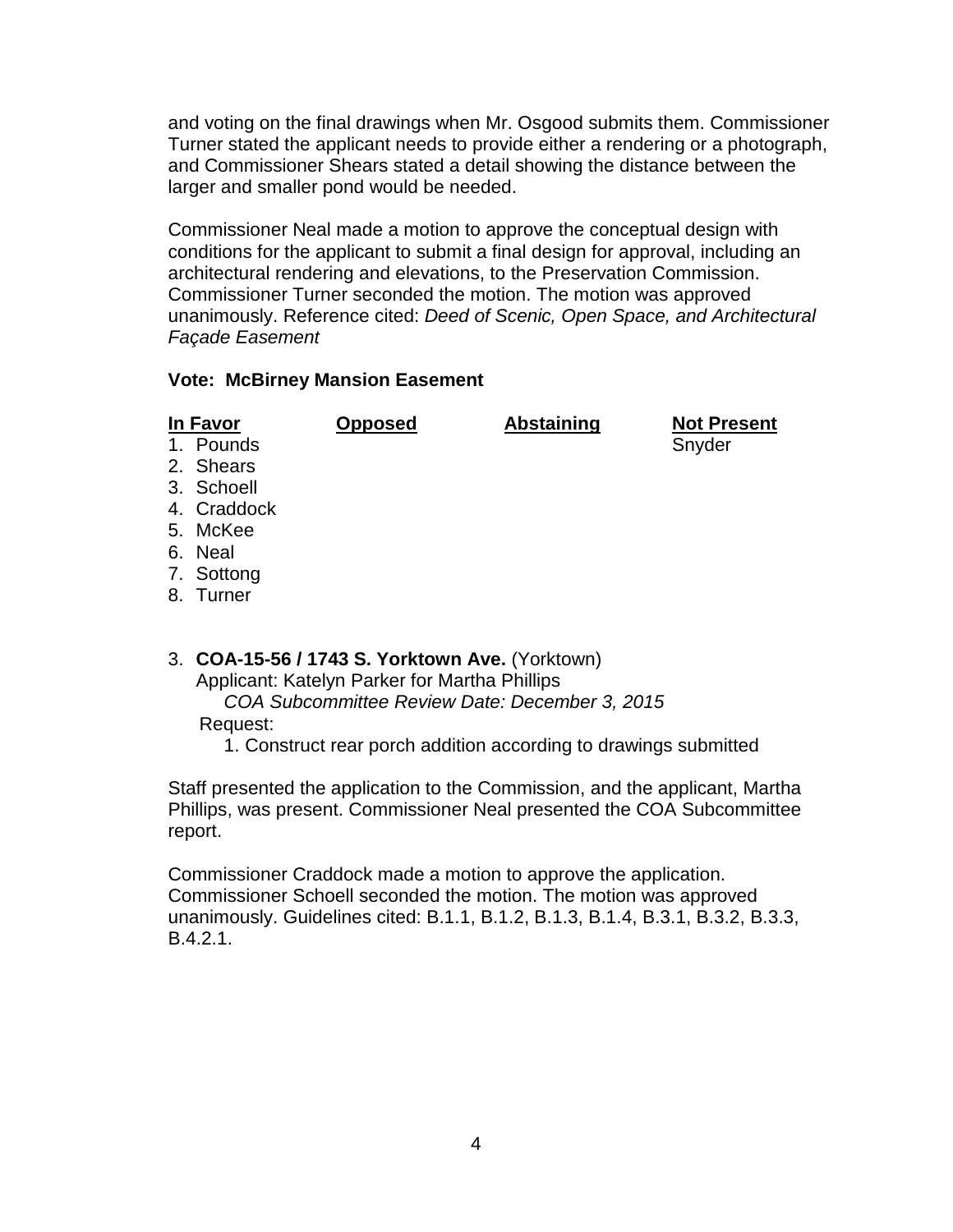#### **Vote:** 1743 S. Yorktown Ave. **(Yorktown)**

| In Favor |  |  |
|----------|--|--|
|          |  |  |

**In Favor Opposed Abstaining Not Present** 1. Pounds and the state of the state of the Snyder

- 2. Shears
- 3. Schoell
- 4. Craddock
- 
- 5. McKee
- 6. Neal
- 7. Sottong
- 8. Turner

# 4. **COA-15-57 / 1921 E. 17th Pl.** (Yorktown)

Applicant: Kristin Daffern for Richard Dowdell and Noreen McSherry *COA Subcommittee Review Date: December 3, 2015*

Request:

1. Construct new west basement wall with smooth-face, CMU block *Work completed without a Certificate of Appropriateness*

Staff presented the application to the Commission, and the applicant's representative, Kristin Daffern, was present. Commissioner Neal presented the COA Subcommittee report.

Commissioner Shears asked Ms. Daffern what steps were taken to mitigate the water problem. Ms. Daffern replied, in addition to the new wall, a French drain and pump were installed. Commissioner Turner asked Ms. Daffern whether the new concrete block is waterproof. Ms. Daffern replied yes. Commissioner Neal asked Ms. Daffern how a permit was not pulled for the project. Ms. Daffern replied she now knows the project would require a repair permit, and the engineer stated it was not needed. When the footing was installed, Ms. Daffern asked the engineer about the inspection, and the engineer stated a permit was not required.

Commissioner Neal made a motion to approve the application with the condition the wall feature exterior elastomeric coating. Commissioner Turner seconded the motion. The motion was approved unanimously. Guidelines cited: E.1.1, E.1.2, E.1.3, E.1.4, A.2.1, A.2.3, A.2.4.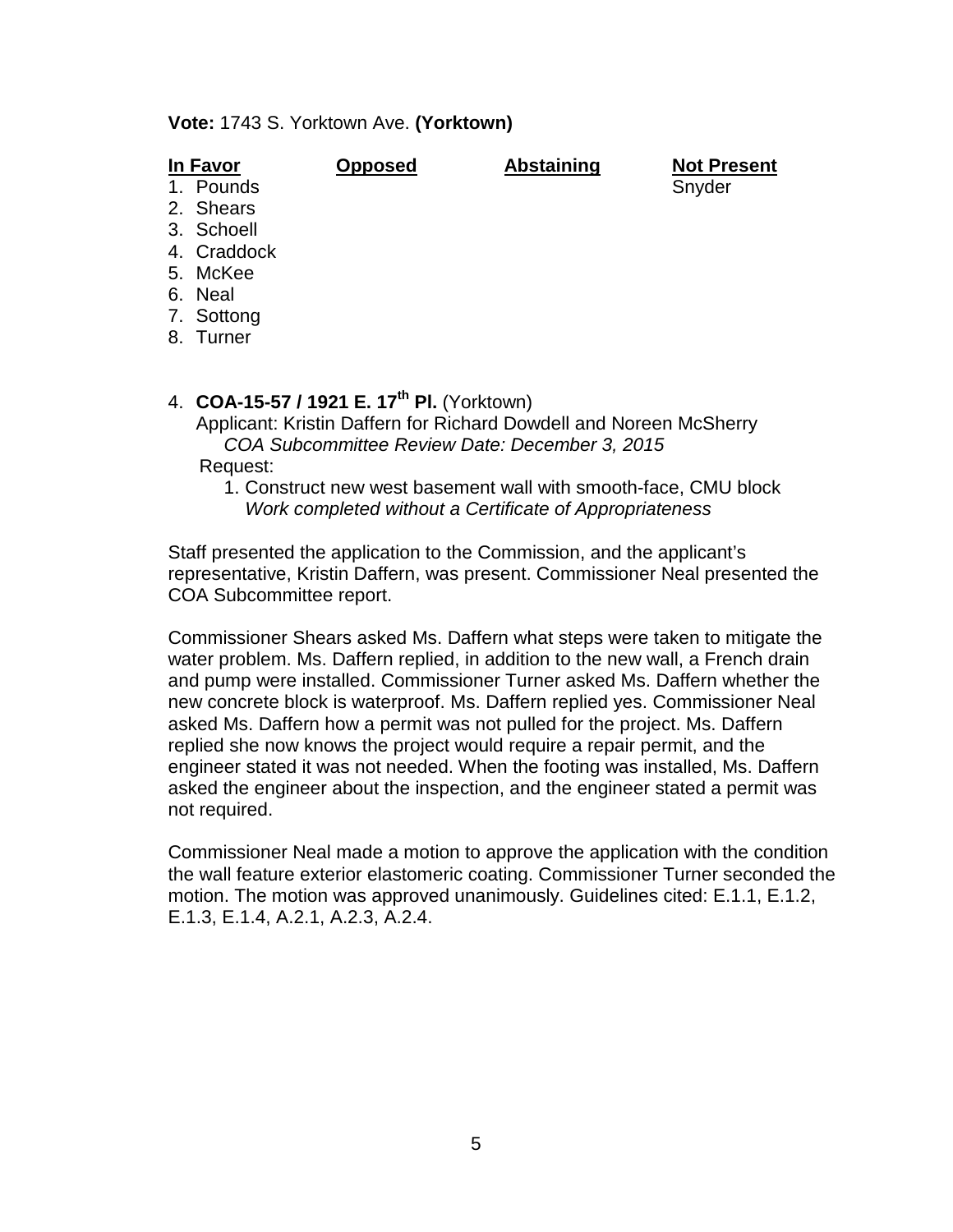# **Vote:** 1921 E. 17<sup>th</sup> Pl. **(Yorktown)**

- 2. Shears
- 3. Schoell
- 4. Craddock
- 5. McKee
- 6. Neal
- 
- 7. Sottong
- 8. Turner

# 5. **COA-15-58 / 1745 S. St. Louis Ave.** (Swan Lake)

Applicant: Bill Powers for Price and Debbie Cleaver *COA Subcommittee Review Date: December 3, 2015 (Item 1 only)*

Request:

- 1. Remove three non-original, screen windows on north elevation and replace with two paired vinyl windows with simulated divided light muntins to match existing windows
- 2. Replace original, wood windows with vinyl and casement vinyl windows with matching muntin patterns and trim

Staff presented the application to the Commission, and the applicant, Robert Cleaver, and the applicant's representative, Bill Powers, were present. Mr. Powers stated the owner decided to rescind the window replacement and put in wood windows with matching muntins. The owners would like to replace Window 6 on the Window Survey with wood windows with matching muntins, which are the same proposed windows for the utility room. Mr. Powers stated they would like to request the reconfiguration of the kitchen and breakfast room windows to accommodate the interior layout for the kitchen. Commissioner Neal presented the COA Subcommittee report. Commissioner Neal asked if the proposed windows will be similar in scale to those of the utility room. Mr. Powers replied yes. Mr. Powers requested to remove the non-original center picture window and replace with matching wood windows.

Commissioner Neal made a motion to approve the following items:

- Remove three non-original, screen windows on north elevation and replace with two paired wood windows with simulated divided light muntins to match existing windows
- Remove and relocate two original breakfast room windows and one kitchen window and install wood windows with simulated divided light muntins to match existing windows
- Replace existing, non-original picture windows with wood windows on west elevation

**In Favor Opposed Abstaining Not Present** 1. Pounds Snyder Snyder Snyder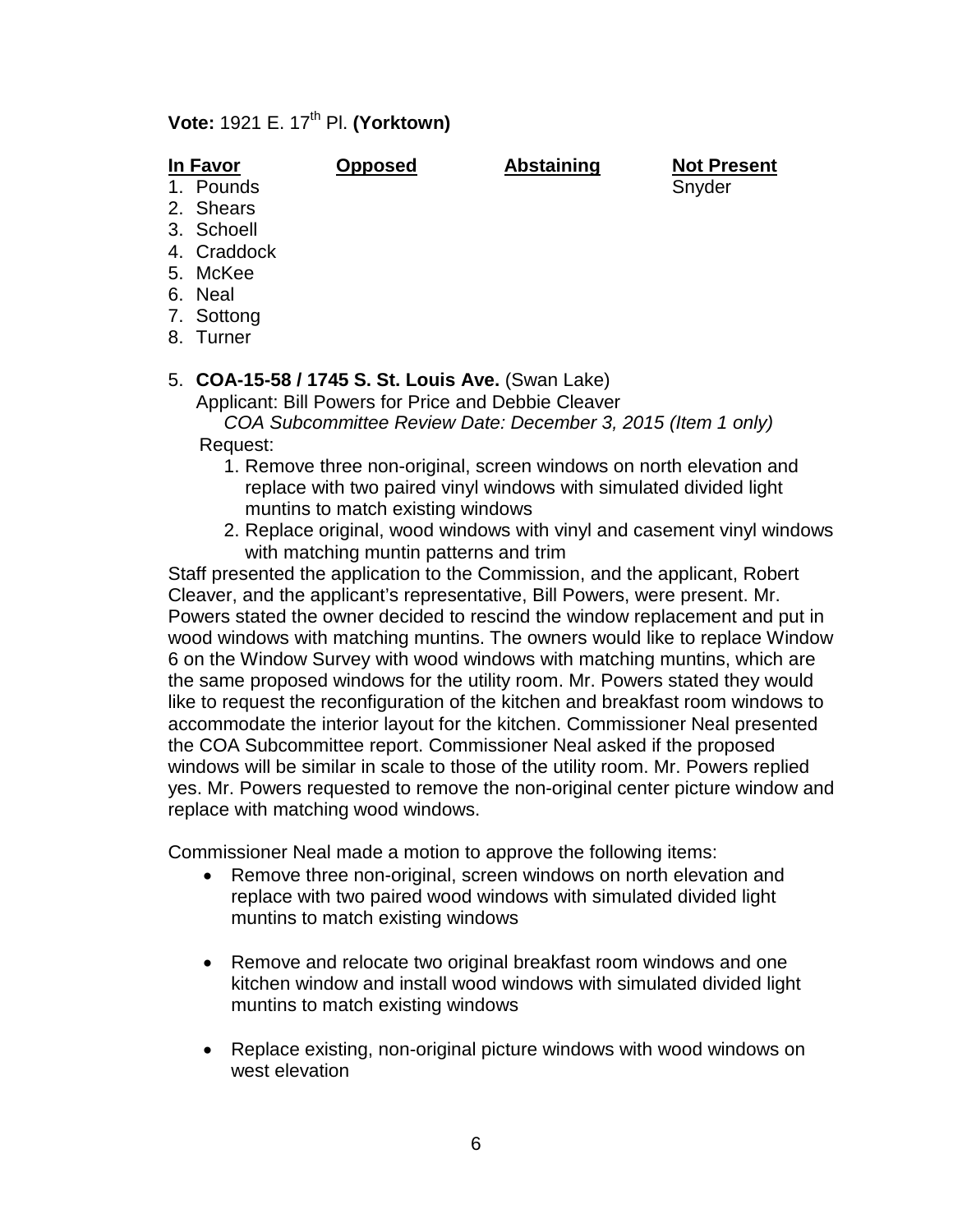• Replace three, non-original wood windows on southeast corner with wood windows with simulated divided light muntins to match existing windows

Commissioner Shears seconded the motion. The motion was approved unanimously. Guidelines cited: A.4.1, A.4.2, A.4.4, A.4.5, A.4.6, A.4.7.

#### **Vote:** 1745 S. St. Louis Ave. **(Swan Lake)**

| In Favor    | <b>Opposed</b> | <b>Abstaining</b> | <b>Not Present</b> |
|-------------|----------------|-------------------|--------------------|
| 1. Pounds   |                |                   | Snyder             |
| 2. Shears   |                |                   |                    |
| 3. Schoell  |                |                   |                    |
| 4. Craddock |                |                   |                    |
| 5. McKee    |                |                   |                    |
| 6. Neal     |                |                   |                    |
| 7. Sottong  |                |                   |                    |
| $\sim$      |                |                   |                    |

8. Turner

# 6. **COA-15-60 / 1316 E. 19th St.** (Swan Lake)

Applicant: Alicia Schultz *COA Subcommittee Review Date: None*

Request:

1. Replace 12 original six-over-one wood window sashes on east elevation with 12 six-over-one vinyl window sashes with matching muntins

Staff presented the application to the Commission, and the applicant, Joshua Schultz, was present. Mr. Schultz stated the proposed windows can only be seen from an oblique angle from the public right of way and he wishes to repair the remaining original windows. Commissioner Neal stated the windows appear minimally damaged. Commissioner Turner asked if the proposed window will match the existing windows with the same muntin pattern. Mr. Schultz replied yes.

Commissioner Turner made a motion to approve the application. Commissioner Sottong seconded the motion. The motion was approved by majority. Guidelines cited: A.4.1, A.4.2, A.4.4, A.4.5, A.4.6, A.4.7.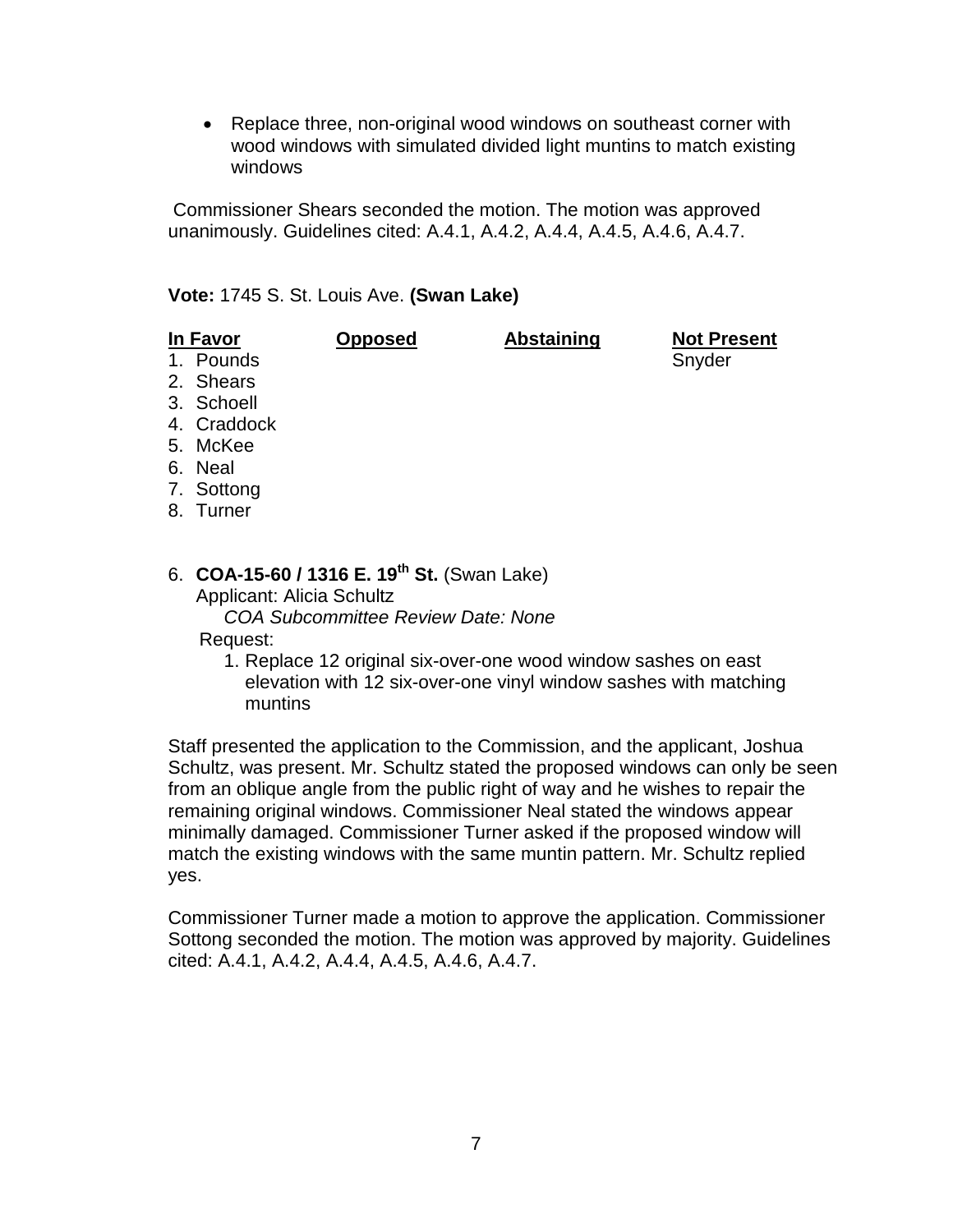# **Vote:** 1316 E. 19th St. **(Swan Lake)**

1. Pounds Schoell Schoell Snyder

- 2. Shears McKee
- 3. Craddock Neal
- 4. Sottong
- 
- 5. Turner

### 7. **COA-15-52 / 1740 S. Yorktown Ave.** (Yorktown)

Applicant: Jeff Selco for Jennifer Lorch

 *COA Subcommittee Review Dates: November 17/December 3, 2015* Request:

1. Construct gable dormers with six-over-one vinyl windows, clapboard siding, and asphalt shingles according to plans submitted *Completed Without a Certificate of Appropriateness*

Staff presented the application to the Commission, and the applicant's contractor, Jeff Hoos, was present. Commissioner Neal presented the COA Subcommittee report. Commissioner Shears asked Commissioner Neal if there was a discussion about the dormer at the COA Subcommittee meeting. Commissioner Neal replied the dormer was already built and added there is an existing high pitch gable on the front elevation and lower pitch gable on the rear elevation.

Commissioner McKee made a motion to deny the application. Commissioner Schoell seconded the motion. The motion was approved by majority. Guidelines cited: B.1.1, B.1.2, B.1.3, B.1.4, B.3.3, B.4.1, B.4.2.1.

**Vote:** 1740 S. Yorktown Ave. **(Yorktown)**

- 
- 

1. Pounds Craddock Neal Snyder

**In Favor Opposed Abstaining Not Present**

- 2. Shears Turner
- 3. Schoell
- 4. McKee
- 5. Sottong
- 8. **COA-15-61 / 1728 S. Madison Ave.** (N. Maple Ridge) Applicant: David Parsons
	- *COA Subcommittee Review Date: None*

# Request:

1. Install new roof, including application of stucco to parapet-like elements

**In Favor Opposed Abstaining Not Present**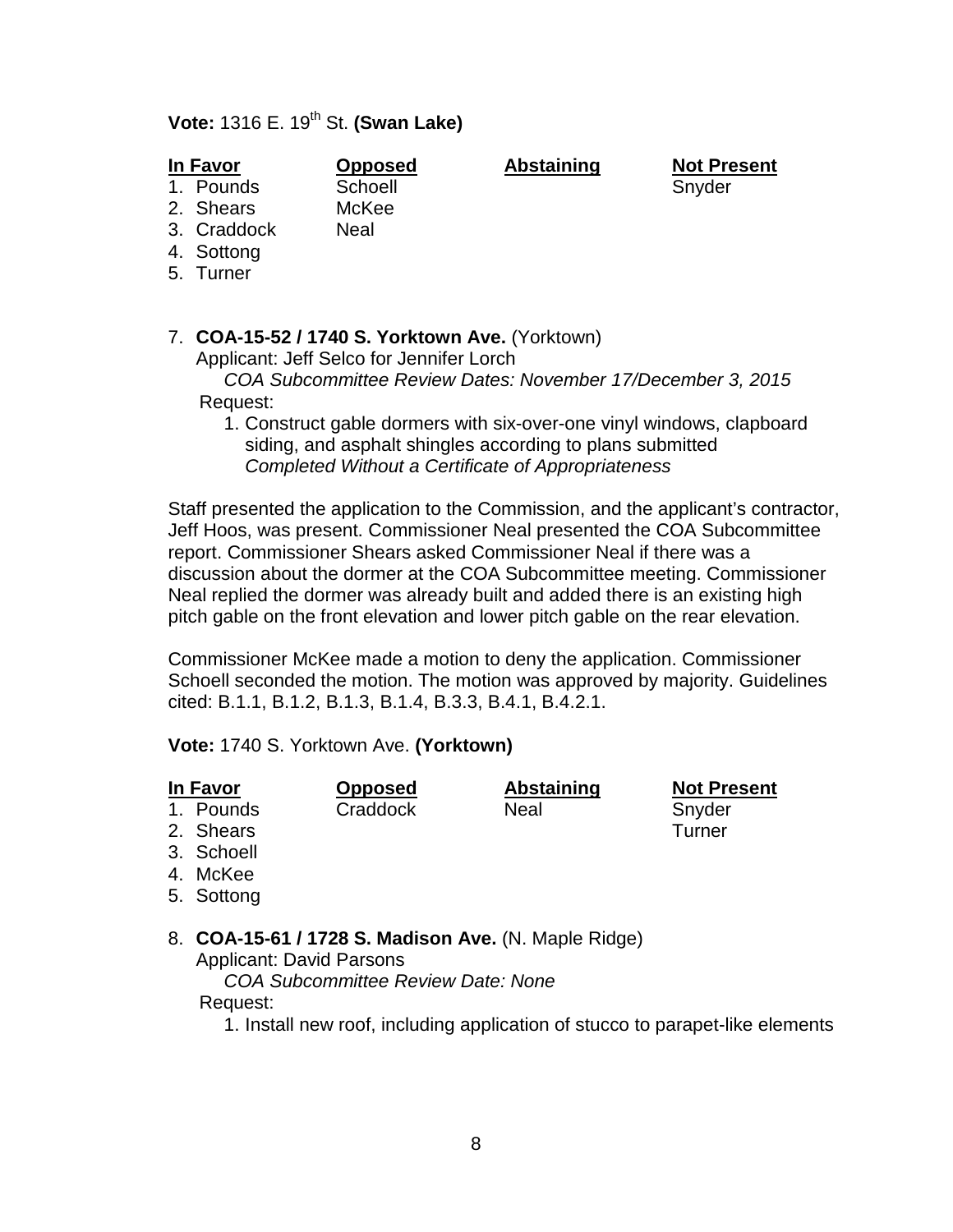Staff presented the application to the Commission, and the applicants, David Parsons and Al Triggs, were present. Mr. Parsons stated he would like to create consistency in the appearance of the house.

Commissioner Craddock made a motion to approve the application. Commissioner Schoell seconded the motion. The motion was approved unanimously. Guidelines cited: B.3.1, B.3.2, B.3.3, A.5.1, A.5.2, A.5.3, A.5.4, A.5.5, A.5.6, A.5.7.

**Vote:** 1728 S. Madison Ave. **(N. Maple Ridge)**

| In Favor |             | <b>Opposed</b> | <b>Abstaining</b> | <b>Not Present</b> |
|----------|-------------|----------------|-------------------|--------------------|
|          | 1. Pounds   |                |                   | Snyder             |
|          | 2. Shears   |                |                   | Turner             |
|          | 3. Schoell  |                |                   |                    |
|          | 4. Craddock |                |                   |                    |
|          | 5. McKee    |                |                   |                    |
|          | 6. Neal     |                |                   |                    |
|          | 7. Sottong  |                |                   |                    |

### C. Reports

A. Chair Report

Nomination Committee met prior to the regular meeting and nominated Commissioner Schoell for Secretary and Commissioner Craddock for Vice-Chair. According to Preservation Commission Rules and Regulations the former Vice-Chairman, Commissioner Shears, will be Chairman. Chairman Pounds opened the floor for additional nominations, and none were made.

Commissioner Pounds made a motion for the election of Commissioner Schoell as Secretary and Commissioner Craddock as Vice-Chairman for 2016. Commissioner Shears seconded the motion. The motion was approved unanimously.

### **Vote: Election of Commissioner Schoell as Secretary and Commissioner Craddock as Vice Chairman for 2016**

| <b>In Favor</b> | <b>Opposed</b> | <b>Abstaining</b> | <b>Not Present</b> |
|-----------------|----------------|-------------------|--------------------|
| 1. Pounds       |                |                   | Snyder             |
| 2. Shears       |                |                   | <b>Turner</b>      |
| 3. Schoell      |                |                   |                    |
| 4. Craddock     |                |                   |                    |
| 5. McKee        |                |                   |                    |
| 6. Neal         |                |                   |                    |

9

7. Sottong